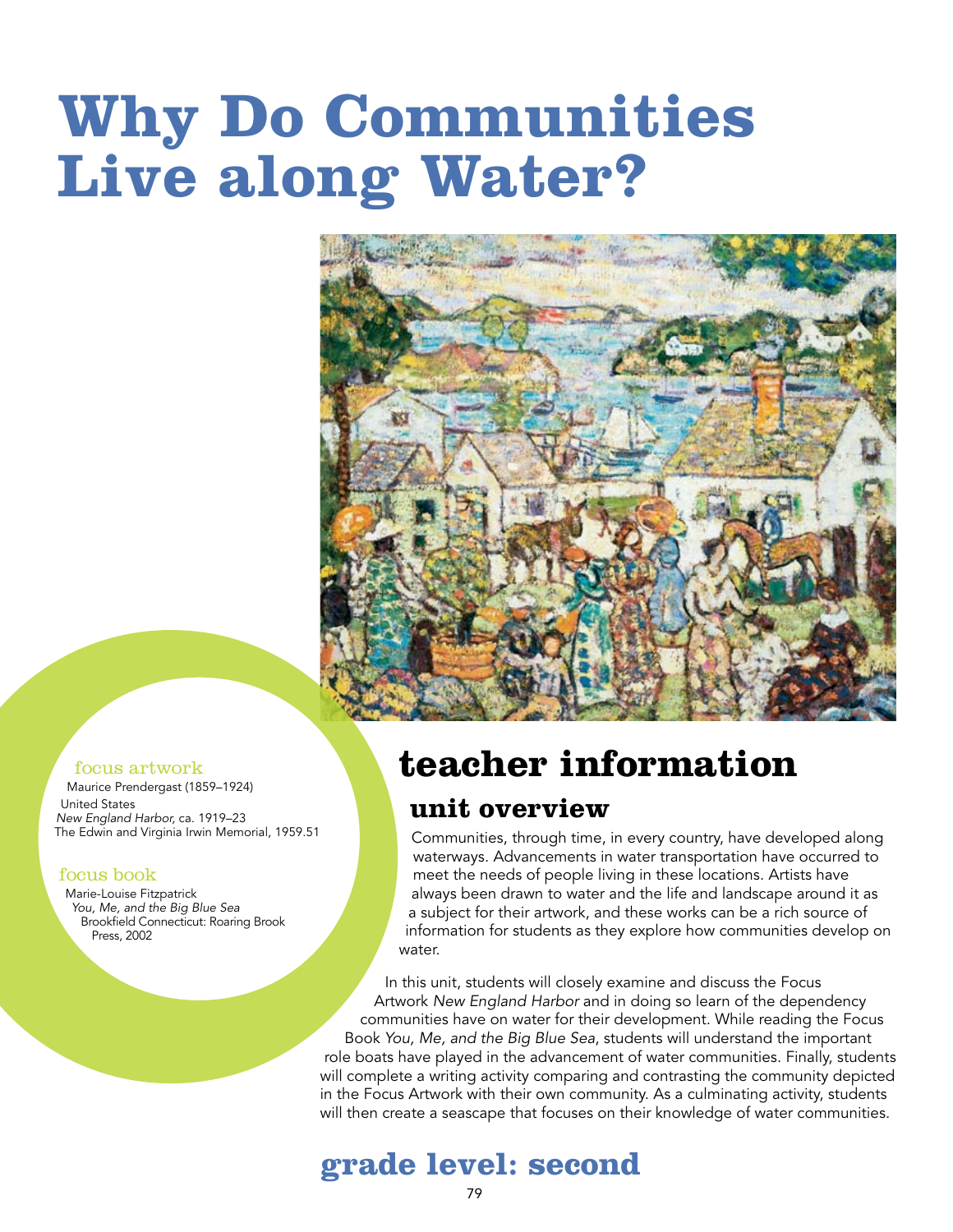### **unit objectives**

- Students closely examine Focus Artwork *New England Harbor* by Maurice Prendergast and discuss its subject matter as representative of how communities develop on water.
- Students understand that communities all over the world have developed on water and why.
- Students complete a series of research and writing exercises that detail their knowledge of water communities.
- Students will learn how to use different art media and techniques to produce their own artwork.

### **about the artist**

American painter Maurice Prendergast was born in St. John's, Newfoundland, Canada, on October 10, 1859. In 1861, the family moved to Boston after their trading post business in St. John's failed. There Prendergast completed his formal education at the age of fourteen. Upon completing school, he took a job in a dry-goods store, where he spent his free time sketching. To support his artistic interest, his family apprenticed him to a painter of theatrical posters, and by 1883, he was working and supporting himself in this field.

In 1886, Prendergast and his brother, Charles, worked their way to England on a cattle boat with the intention to study art. Upon returning to Boston, they worked at routine jobs to save \$1,000 for a return to Europe. Five years later, in 1891, Prendergast, age thirty-two, went to Paris to study. The fledgling artist studied first at Colarossi's and then moved to the life class at the Académie Julian, where he made rapid progress. In the afternoons he worked at the cafés sketching the movement of life at leisure, a theme that, with variations in setting, was to preoccupy him throughout his career. He worked chiefly in watercolor, and his paintings from this time have a very light, free feel that is full of improvisation.

When Prendergast returned to Boston in 1894, he was an accomplished watercolorist and had incorporated qualities from Édouard Manet, James McNeill Whistler, Edgar Degas, Henri de Toulouse-Lautrec, Pierre Bonnard, and Édouard Vuillard into his paintings. He moved to Winchester, not far from Boston, to live with his brother, who owned a business making ornamental doors, mantels, and picture frames. From Winchester, Prendergast made painting trips to area sites like Revere Beach and South Boston Pier. When he was not painting, he assisted his brother in making frames.

In 1898, Prendergast traveled to Venice, where he created some of his most enchanting watercolors. There he sketched the holiday crowd. During his year-long stay, he had a serious health scare and underwent two operations. Despite his illness, he did a great deal of work in Italy, traveling to Sienna, Rome, Florence, and Padua. While in Italy, his work became warmer and richer in color than the delicate, cool colors of his Paris work. The pieces he did at this time depicted the busy activity of large groups of people, while his Paris work confined his interest in movement to that of an individual figure or small group. The paintings that he created while in Italy were exhibited at the Chase Gallery in Boston, in late 1899, and in January 1900, at the Art Institute of Chicago.

Prendergast returned from Italy in 1899 and resumed living with this brother outside Boston. By this time his reputation began to develop quietly. A few Boston patrons were purchasing his work, and exhibitions were making him known elsewhere. During this period, the artist also became a prolific printmaker and was the leading exponent of the colored monotype. Between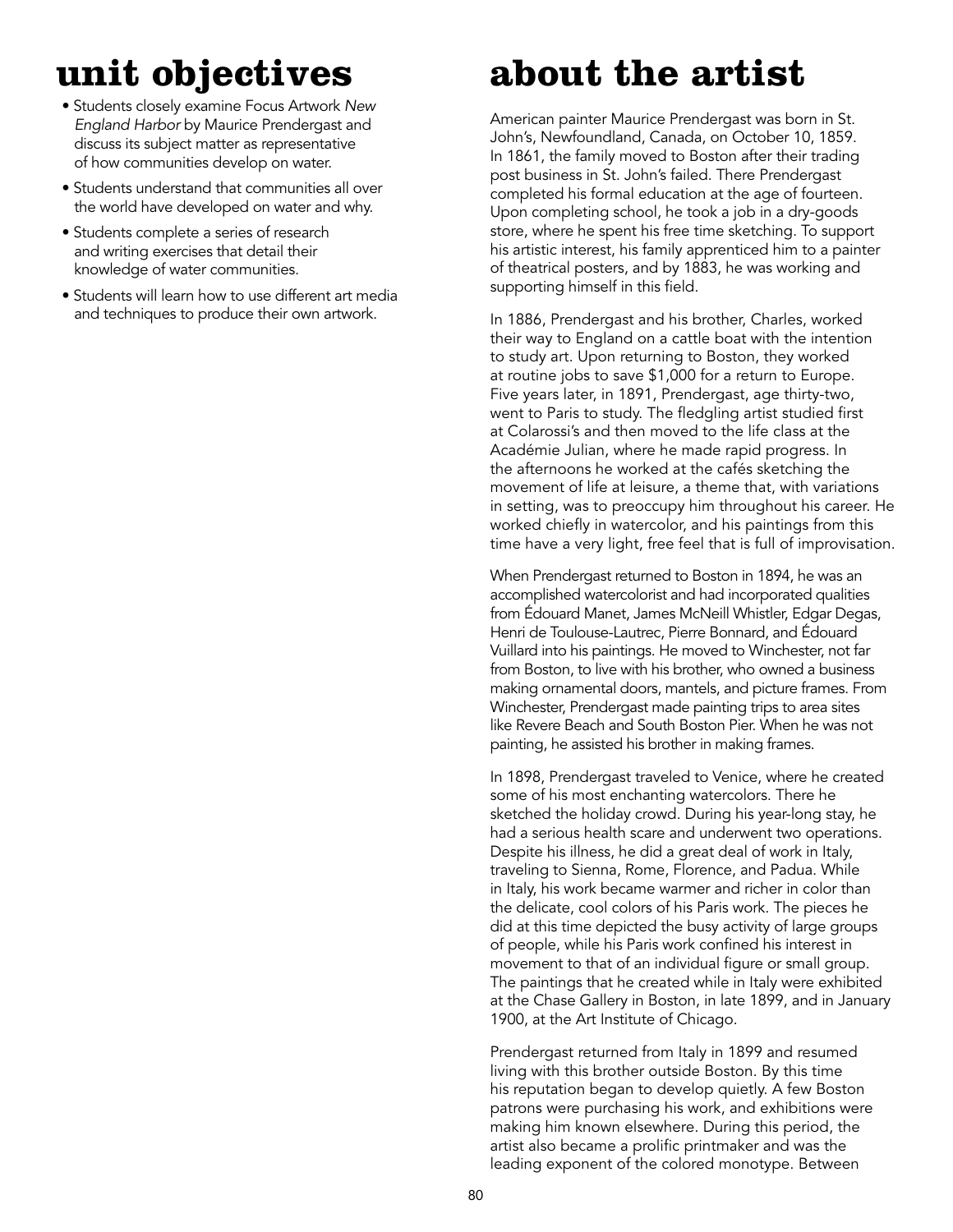1892 and 1905, Prendergast produced as many as two hundred monotypes, in addition to his watercolors and a limited number of oils. The artist saw importance in this medium and exhibited these works on three different occasions, between 1899 and 1901, in Boston, Chicago, and Cincinnati.

Starting in 1900 and into 1902, Prendergast traveled repeatedly to New York City to paint. During these visits he established a long friendship with fellow painter William Glackens and the painters that would be known as "The Eight." Most of The Eight were interested in representing the gritty side of life, of which Prendergast had slight interest. He diverged from this subject matter, preferring the happy and idyllic colorful images of crowds, parks, and celebrations. The works Prendergast created at this time are a wonderful record of leisure activities at the turn of the century. His extravagantly dressed crowds are a wonderful blending of grace and wit, of elegance and humor. In 1908, Arthur B. Davies, a fellow member of The Eight, invited him to participate in the now famous exhibition of the group organized to protest the conservative tendencies of the National Academy of Design. At the exhibition, Prendergast showed sixteen pieces.

Prendergast returned to Europe in 1909 for an extended stay in France and a shorter visit to Italy. He remained on the continent until 1912. In France, he painted mainly in Paris, St. Malo, and Dinard. In Italy, he worked chiefly in Venice, joining his brother who was in the city to study Renaissance picture frames. Upon his return, Prendergast renewed his friendship with Davies and his fellow artists in New York. That year, 1912, he was asked to join the Association of American Painters and Sculptors Incorporated and as a member took part in the International Exhibition of Modern Art, also known as the Armory Show, that was held in February and March of 1913. The seven watercolors he included revealed Prendergast as a major figure in American modern painting. He was one of the first to deliberately abandon a primarily representational approach to art and to let the subject matter be dominated by purely artistic means.

The artist went to Europe for the last time in 1914, intending to stay a year; however, his visit was cut short by World War I. Upon his return, he and his brother moved to New York. He spent the last decade of his life painting the idyllic scenes that he loved. He spent his summers in New England, where he painted in oil and watercolor brightly dressed figures on beaches and in parks, often painting with a tapestrylike quality that relied on intense color, loosely applied in unexpected areas, to suggest form, movement, and texture. As the mid-1920s approached, Prendergast's deafness caused him to become increasingly isolated. He died on February 1, 1924, in New York.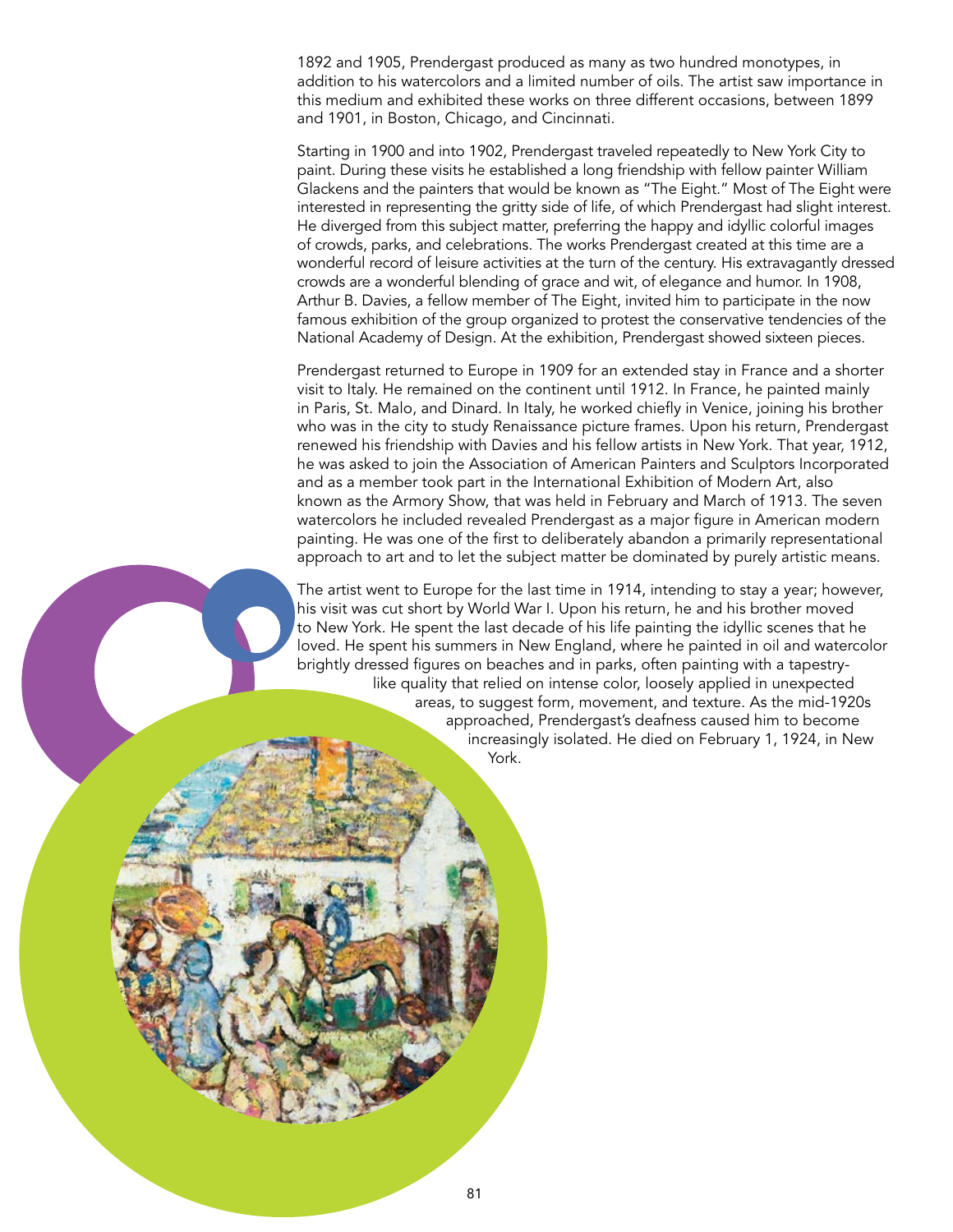### **about the art**

The Art Museum's painting New England Harbor by Maurice Prendergast was completed in the years from 1919 to 1923. In this image, we see Prendergast's favorite subject matter, a large group of people at leisure. Here we see a group, mostly women and children, enjoying a spring or summer day on the New England coast. In the foreground, the revelers enjoy a picnic while in the background ships are arriving in the harbor. Prendergast has used bright dabs of thick color to give the figures form and texture. The tapestry or mosaic-like appearance of this painting gives the work an abstract and free appearance.

This painting is a wonderful example of Prendergast's work in oil. His interest in painting in oil came upon his return to Boston from Italy. The artist painted his oils almost entirely in the studio, frequently copying watercolors he had painted outdoors. In these works, Prendergast worked on a very loosely stretched canvas. This loose canvas drew the heavy paint from the brush in an irregular way, giving his completed works a spongy appearance. Prendergast worked by trial and error and continuously reworked his canvases. This constant reworking of paintings is the reason for the long date range for this work.

#### **information on focus book**

Marie-Louise Fitzpatrick, *You, Me, and the Big Blue Sea*

*You, Me, and the Big Blue Sea* written and illustrated by Marie-Louise Fitzpatrick tells the story of a mother's and son's adventurous ocean journey. In this book, a mother tells her young son the story of a sea voyage they took when he was very little. Each page tells about the trip she is sure he would not remember. She does not realize that not only does the little boy remember the trip, but that he obviously saw many details on the trip that the grown-ups failed to notice.

**Lesson #1 Learning to Look A Day at the Harbor**

### **objectives**

- Students closely examine the Focus Artwork *New England Harbor* by Maurice Prendergast.
- Students discover the influence of water transportation on communities.
- Students draw a representation of one part of the Focus Artwork.

### **vocabulary**

(Definitions from Merriam-Webster Online Dictionary www.webster.com)

- canvas: *piece of cloth backed or framed as a surface for a painting*
- community: *people with common interests living in a particular area*
- harbor: *part of a body of water protected and deep enough to furnish anchorage*
- horizon: *apparent junction of earth and sky*
- perspective: *system used by artists to create the illusion of depth in a two-dimensional work of art such as a painting*
- reproduction: *copy, or likeness, of an original painting or piece of artwork*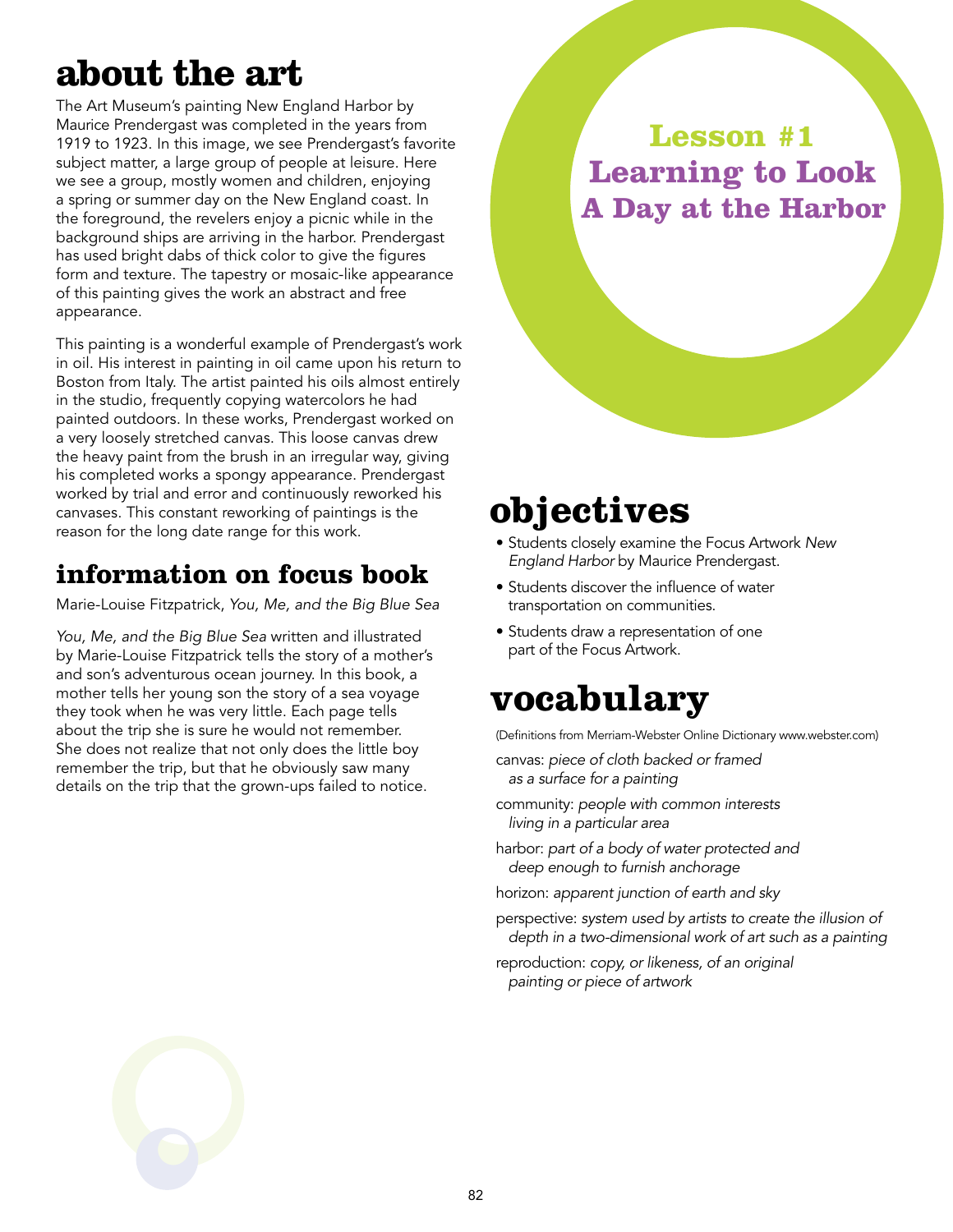### **materials**

large reproduction of Focus Artwork *New England Harbor*

world map

paper

pencils

crayons or markers

### **procedure**

- 1. Share with students that they are going to begin a unit on water transportation and that, to start the unit, they will be looking at a work of art from the Cincinnati Art Museum. Tell students that they are going to have to look very carefully to see all the details in this painting.
	- A nice warm-up to reinforce the importance of focused looking is to have students look carefully at you for one minute. When the minute is up, move from the students' view and change one thing about your appearance: take off glasses, tie, earring, etc. Then come back and have students try to figure out what is different.
- 2. Once students have practiced looking closely, display a large reproduction of Focus Artwork *New England Harbor*, and have students discuss what they see in the picture. To lead the discussion, you may choose to ask the following questions:
	- What do you see?
	- What is going on in this picture? Why do you think that?
	- How does this picture make you feel? Why do you think it makes you feel that way?
	- Why do you think the artist might have chosen to paint this particular scene?
	- What are the different types of transportation shown in this painting?
- 3. Tell students the name of the painting is *New England Harbor*, and together locate New England on a world map.
- 4. Tell students that this painting depicts a community. Introduce/review the term community with students. Ask students to describe their community. Is it like the community in the painting?
- 5. Introduce/review the term harbor with students. Have them locate the harbor in the painting and on the map.
- 6. Have students think about why this community was built so close to the water. To lead the discussion, you may choose to ask the following questions:
	- Why have communities developed along waterways?
	- Why has the way people travel on water changed over time?
	- Why might people in a community depend on water transportation?
- 7. To encourage further looking at the Focus Artwork ask students to select one part of the painting that they particularly like and draw and color a representation of that part. Students will be asked to explain why they selected a particular part of the painting.

### **national standards**

#### Visual Arts

Standard 4: Understands the visual arts in relation to history and cultures.

#### **GEOGRAPHY**

- Standard 11: Understands the patterns and networks of economic interdependence on Earth's surface.
- Standard 12: Understands the patterns of human settlement and their causes.

#### **HISTORY**

Standard 2: Understands the history of a local community and how communities in North America varied long ago.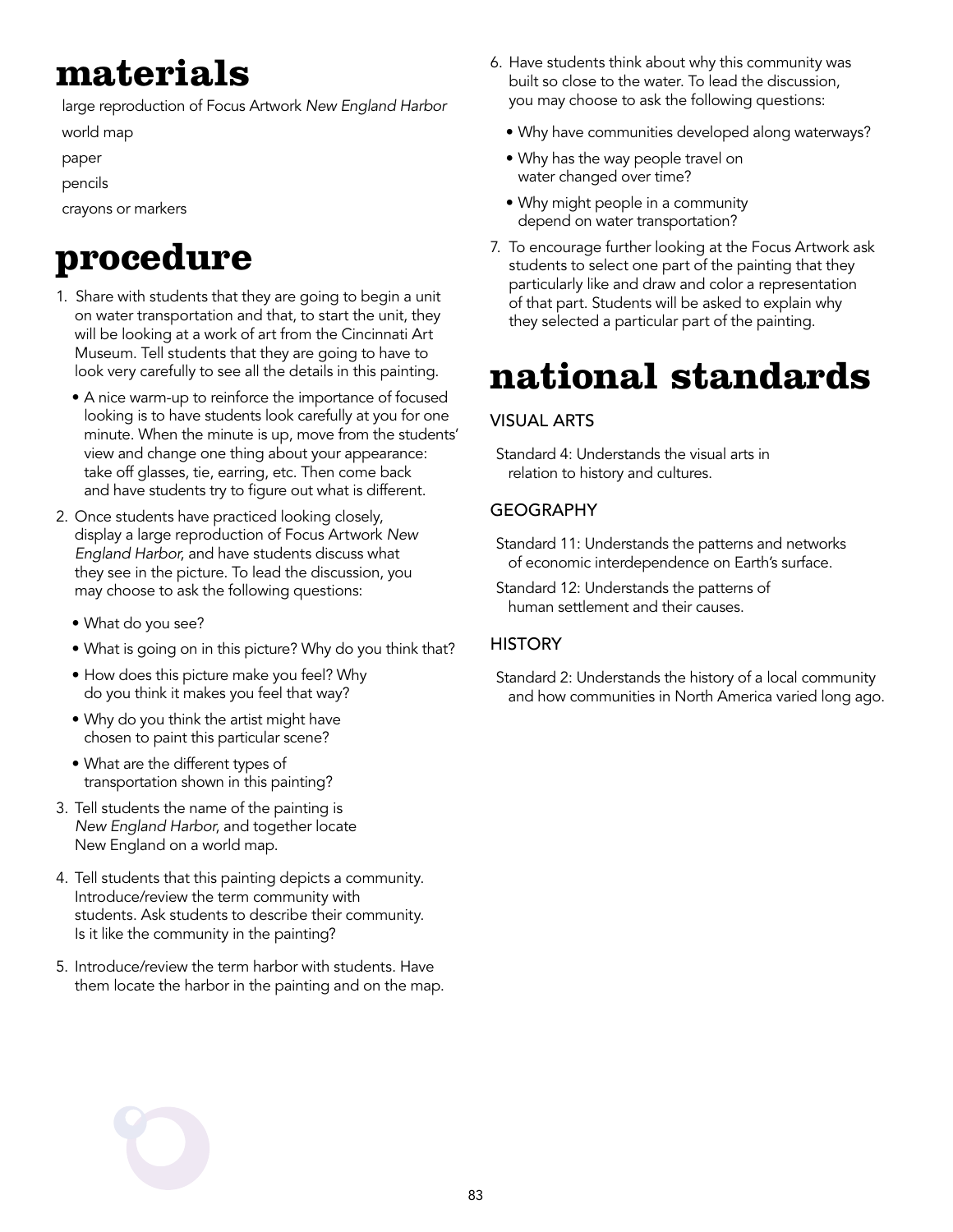**Lesson #2 Who Lives on the Big Blue Sea?**

### **time/setting**

Large Group Time

### **objectives**

- Students read and discuss the Focus Book *You, Me and the Big Blue Sea* by Marie-Louise Fitzpatrick.
- Students compare detail in the Focus Book and Focus Artwork *New England Harbor*.
- Students understand that people, throughout history and today, have lived on the water and why.
- Students research and report on a city that has developed on a major waterway.

### **vocabulary**

(Definitions from Merriam-Webster Online Dictionary www.webster.com)

cabin: *private room on a ship or boat*

- deck: *platform in a ship serving usually as a structural element and forming the floor for its compartments*
- mast: *long pole or spar rising from the keel or deck of a ship and supporting the yards, booms, and rigging*
- porthole: *opening (as a window) in the side of a ship or aircraft*
- waterway: *navigable body of water (e.g. river, ocean, lake, stream)*

### **materials**

Focus Book *You, Me, and the Big Blue Sea* large reproduction of Focus Artwork *New England Harbor* world map internet access library access paper pencils

### **procedure**

1. Read and discuss the Focus Book *You, Me, and the Big Blue Sea.* 

2. Discuss that the boy in the book "saw" many things that the mother did not observe and compare this to our Focus Artwork and how each student noticed different things in the painting. Talk about the kind of ship the boy and his mother traveled on, why they were traveling, and where they were going. Ask students if they think the boat will arrive in a harbor, much like that in the Focus Artwork.

- 3. Next, ask students to brainstorm the types of communities, other than that in the Focus Artwork that the people in the Focus Book might visit.
- 4. At this point, explain to students that all over the world, people have lived on and depended on water for their livelihood. You may wish to have students brainstorm reasons people would live on water.
- 5. Using a world map, have each student find a city that is on a major waterway. Example: Cairo, Egypt, is on the Nile River. Each student should find a different city.
- 6. Once students have chosen their city, tell them that they are going to research their city and report back to the class. Students should be encouraged to use visual aids in their presentation. Give students time to visit the library and work on the Internet to gather information on how their city developed because of its location on water.

### **national standards**

#### **GEOGRAPHY**

Standard 4: Understands the physical and human characteristics of place.

#### **HISTORY**

Standard 2: Understands the history of a local community and how communities in North America varied long ago.

#### Language Arts

Standard 3: Uses grammatical and mechanical conventions in written composition.

Standard 5: Uses the general skills and strategies of the reading process.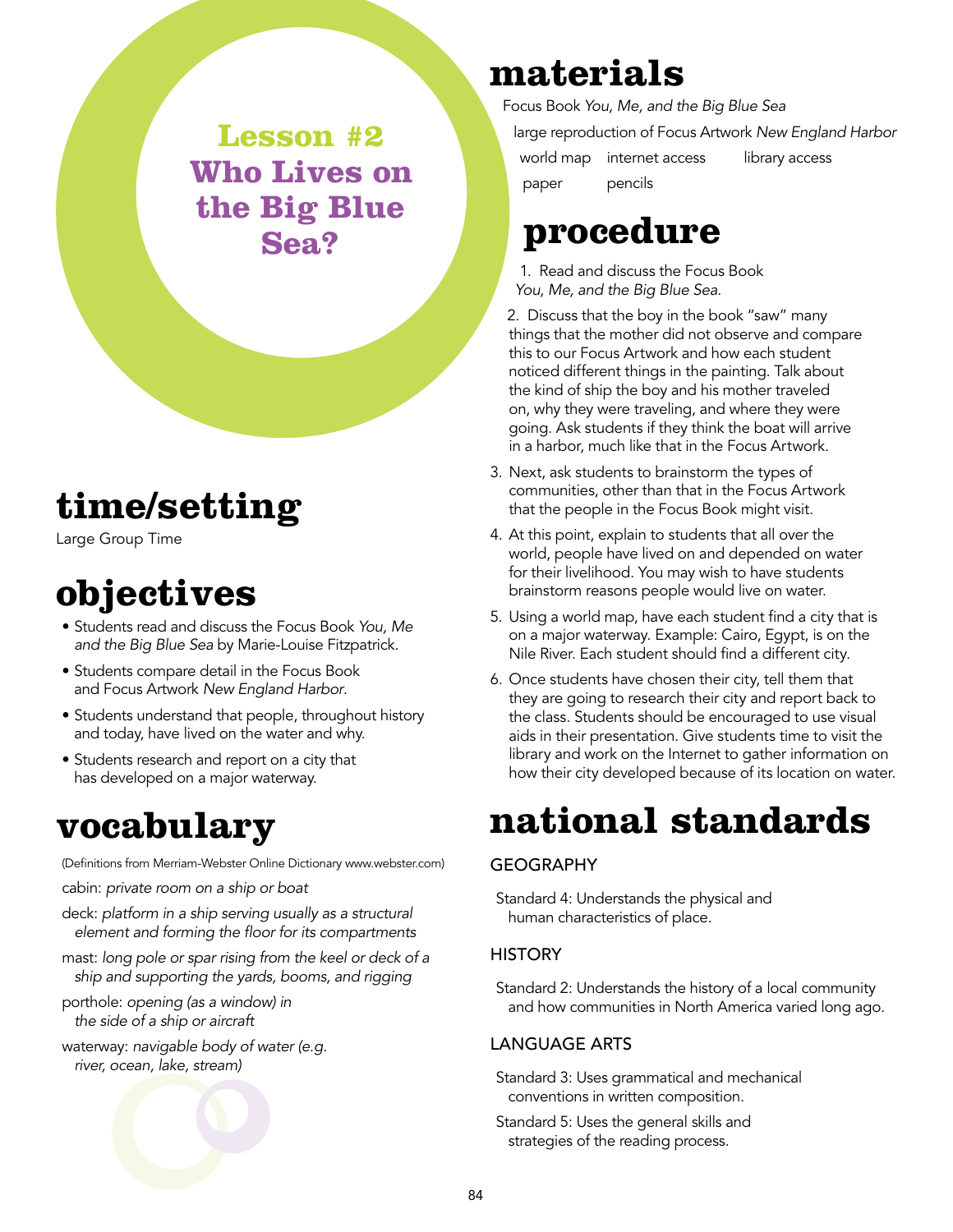**Lesson #3 Comparing and Contrasting Communities**

### **objectives**

- Students understand the similarities and differences between their community and other communities in the world.
- Students complete a writing activity comparing and contrasting the community depicted in the Focus Artwork with their own community

### **materials**

large reproduction of Focus Artwork *New England Harbor* or individual laminated copies

paper pencils

### **procedure**

- 1. Discuss with students the similarities and differences between their community and other communities in the world. Brainstorm with students some similarities that almost all communities have (grocery store, school, etc.). Now discuss the differences between communities (landscape, natural resources, etc.).
- 2. As a prewriting activity, ask students to fold a piece of paper in half vertically and label one side "same" and the other side "different."
- 3. Ask each student to look closely at the Focus Artwork *New England Harbor* and identify items in the painting that are different from the community in which they live. Students will list these ideas under the "different" column.

4. Have students look for things depicted in the painting that are the same as in the community in which they live. Students will list these ideas under the "same" label.

5. Inform students that they will now use their ideas to write a paper comparing and contrasting their community to that depicted in the painting. Completed papers will be shared with the rest of the class.

### **extension activity**

You may wish to have students compare and contrast their community to the community they researched in Lesson #3.

### **national standards**

#### Language Arts

Standard 1: Uses the general skills and strategies of the writing process.

Standard 3: Uses grammatical and mechanical conventions in written composition.

#### **resources**

Barrett, Norman S. *Ships*. London and New York: Franklin Watts, 1984.

- Fitzpatrick, Marie-Louise. *You, Me, and the Big Blue Sea*. Brookfield, Connecticut: Roaring Brook Press, 2002.
- Gibbons, Gail. *The Great St. Lawrence Seaway.* New York: Morrow Junior Books, 1992.
- LaMarche, Jim. *The Raft*. New York: Harper Collins Publishers, 2000.
- Maestro, Betsy and Del Vecchio, Ellen. *Big City Port.* New York: Four Winds Press, 1983.
- Morris, Neil. *Traveling Through Time: Ships.* Parsippany, New Jersey: Silver Burdett Press, 1998.

O'Brien, Patrick. *The Great Ships*. New York: Walker & Company, 2001.

- Oxlade, Chris. *All About Ships: Amazing Maritime Facts.* London: Southwater, 2000.
- Pallotta, Jerry. *Dory Story*. Watertown, Massachusetts: Charlesbridge, 2000.
- Sturges, Philemon. *Down to the Sea in Ships*. New York: Putnam, 2005.
- Wilkinson, Philip. *The World of Ships*. Boston, Massachusetts: Kingfisher, 2005.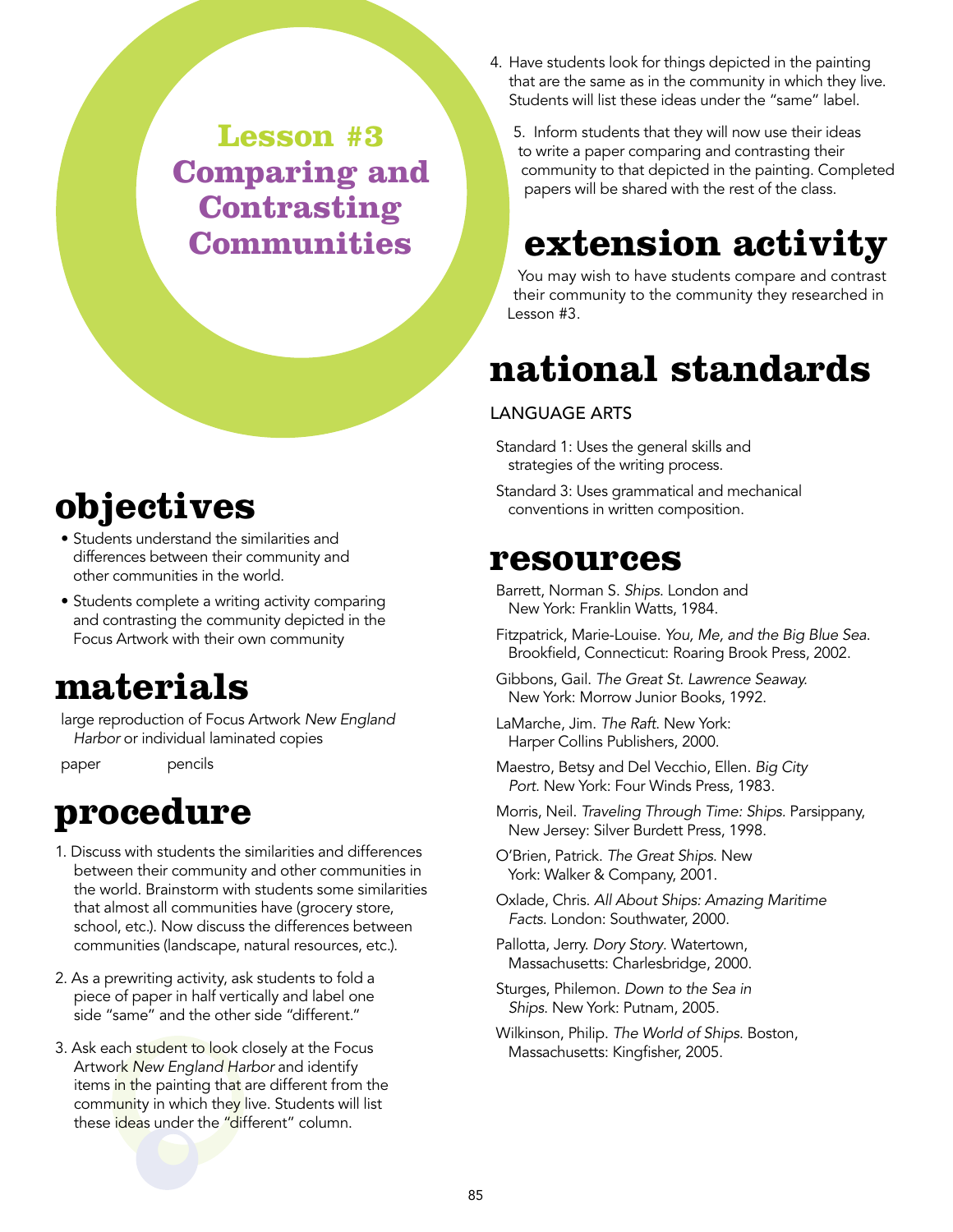**Art–Making Experience Tissue Paper Seascapes**

### **time/setting**

This art-making experience should be spread out over several days.

### **objectives**

• Students create a seascape that reflects their knowledge of boats and water transportation.

### **vocabulary**

(Definitions from Merriam-Webster Online Dictionary www.webster.com) seascape: *picture representing a scene at sea*  horizon: *apparent junction of earth and sky*

### **materials**

acetate sheets white glue, watered down to about 50/50 small containers for glue tongue depressors drawing paper with an 8 x 10 in. area outlined in the center of the page tissue paper in several colors precut picture mattes

permanent markers pencils

erasers tape newspaper

### **procedure**

1. Tell students that today they will create a seascape using tissue paper and glue. Their seascape will show land, water, and sky as well as a boat or ship.

2. Show students a finished sample and have them notice that when dried, light will shine through their picture giving it the appearance of a stained glass window.

3. Demonstrate for students the process they will follow before students begin to make their own picture.

Students will complete the following steps

- Draw a simple seascape within the marked area on the paper.
- Cut out of tissue paper the details for their seascapes, such as boats, sails, clouds, etc. These will be set aside for later use.
- Be given a sheet of acetate that will be taped over their drawings.
- Collect colors of tissue paper they want to use to depict land, water, and sky. Students will be reminded that they will need to glue at least three layers of tissue over each place on their acetate to make it thick enough, when dried, to peel off.
- Lightly pour a small amount of the glue mixture on the acetate and spread it with the tongue depressor to the edge of the marked area.
- Tear the colored tissue paper and place it on their sheets of acetate adding glue for each new layer to show the sky, sea, and land.
- Add the details they had previously cut out and set aside. They will need to add more glue mixture for each layer. (The surface should be wet with glue when adding detail pieces.)
- Allow the seascapes to dry on a flat surface for at least 24 hours or until dry.
- Peel off the acetate and, if necessary, weigh down the pictures to flatten them.
- Frame the pictures and hang them in the window

### **national standards**

#### Visual Arts

- Standard 1: Understands and applies media, techniques, and processes related to the visual arts.
- Standard 5: Understands the characteristics and merits of one's own artwork and the artwork of others.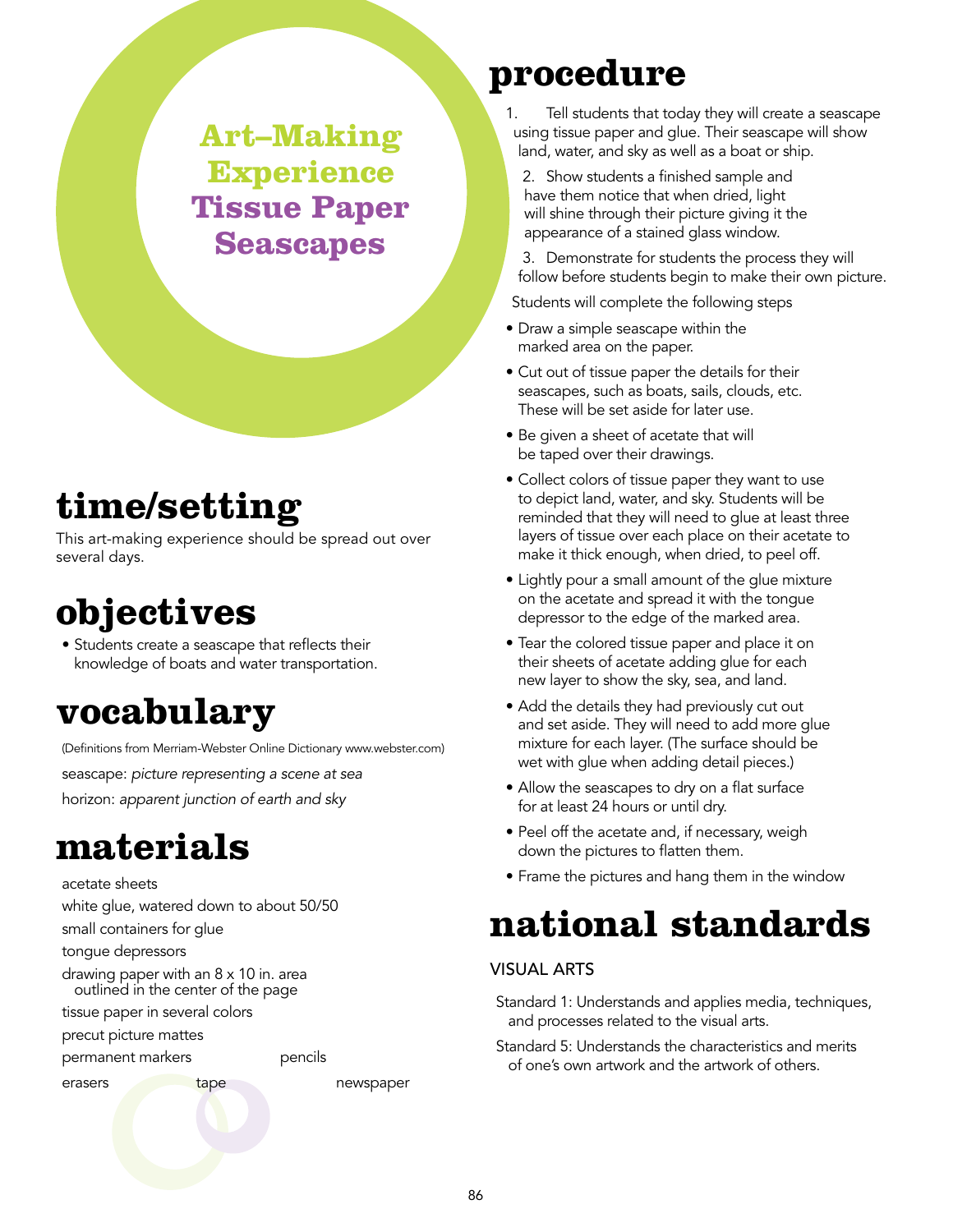# cincinnati art museum



Maurice Prendergast, *New England Harbor,* ca. 1919–23, The Edwin and Virginia Irwin Memorial, 1959.51

### **Dear Adult Friends and Caregivers,**

As you know, your child recently participated in an art-integrated curriculum created by the Cincinnati Art Museum that explored life on the water. During this series of lessons, your child had the opportunity to discover this painting by famed American artist Maurice Prendergast. The painting, entitled *New England Harbor*, inspired a variety of responses and conversations.

We hope that you will look at *New England Harbor*, together with your child and talk about it. Below please find a variety of extension activities that you and your child may wish to try to expand the learning they have begun in class.

- 1. Talk about how many different types of boats you've been on.
- 2. Sing rounds of *Row, Row, Row Your Boat* with your entire family…see how long you can go before someone laughs!
- 3. If your family belongs to a gym, try out the rowing machine to see how it feels (with adult supervision, of course).
- 4. Take two corks, and cut one in half long ways and the other in half short ways. See which is more stable in the water when placed flat side down or rounded side down. (like different types of boats)
- 5. Go to a local body of water that rents paddleboats or toy boats to sail and give it a try.
- 6. Visit the Cincinnati Art Museum. Call (513) 721-ARTS for more information, or go online at www.cincinnatiartmuseum.org. You can see the original *New England Harbor* while here.

Not from Cincinnati? Visit your local museum and look for images of boats and ships. Talk about where the boats you see may be going.

General operating support for the Cincinnati Art Museum is provided by